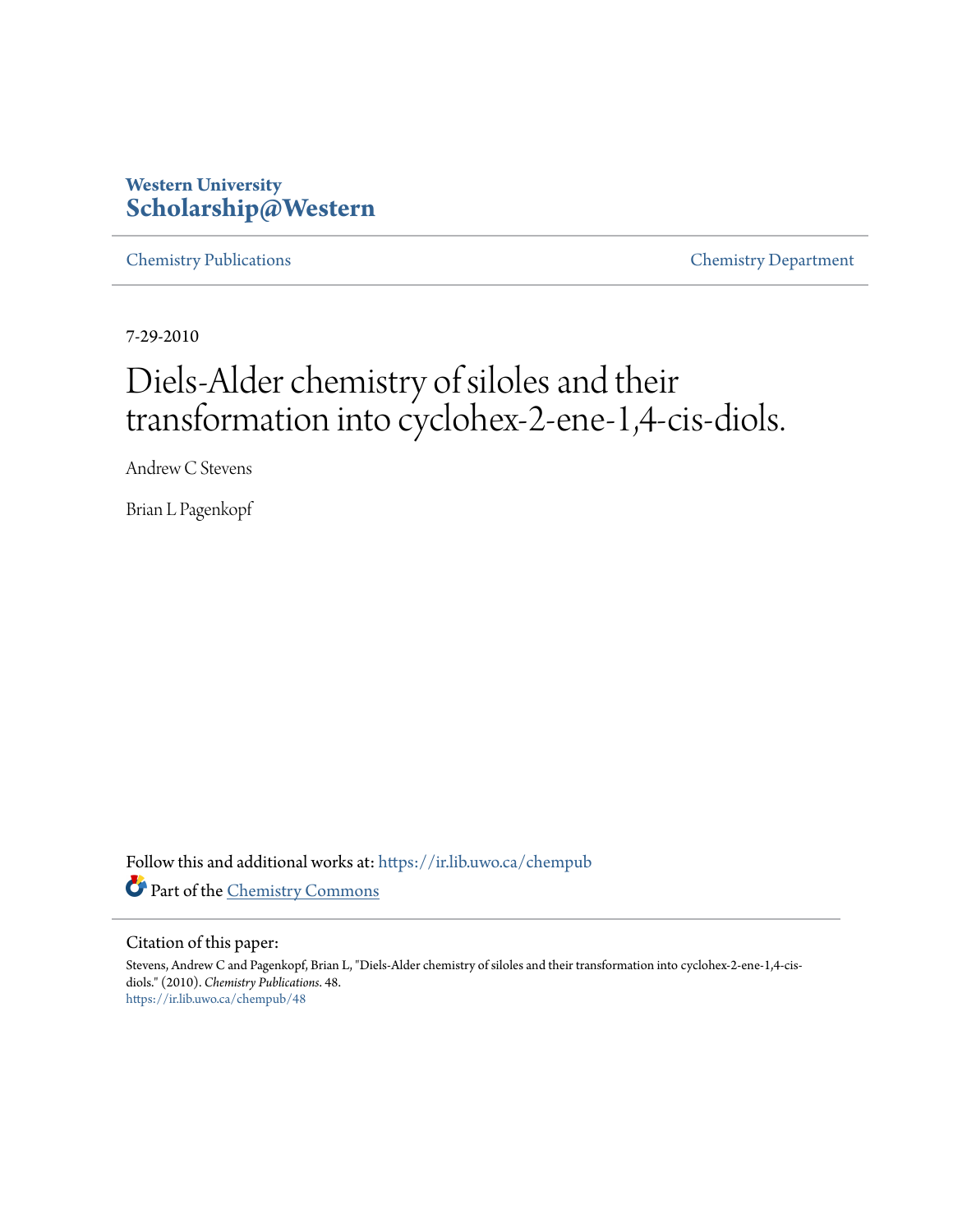## **Diels-Alder Chemistry of Siloles and their Transformation into Cyclohex-2-ene-1,4-***cis***-diols**

#### **Andrew C. Stevens and Brian L. Pagenkopf\***

*The University of Western Ontario, Department of Chemistry, London, Ontario, N6A 5B7, Canada* 

*bpagenko@uwo.ca* 

**Received Date (will be automatically inserted after manuscript is accepted)**

**ABSTRACT**



**In this report the synthesis of siloles with substitution patterns that are continuative towards natural product synthesis are described. Their reactivity in Diels-Alder chemistry was explored through thermal, Lewis acid, and high pressure reactions. Furthermore, bicyclic adducts were oxidatively cleaved to reveal a highly functionalized cyclohexene core.**

l

Acyclic organosilanes have been heavily investigated for many years and have proven to be an invaluable tool in synthetic organic chemistry.<sup>1</sup> They have been applied in diverse reactions such as allylations,<sup>2</sup> annulations,<sup>3</sup> crotylations,<sup>4</sup> olefinations,<sup>5</sup> oxidations,<sup>6</sup> and as crosscoupling partners.<sup>7</sup> Recently, silacycles have drawn synthetic interest as new reactivity patterns emerge. Kozmin has reported a route to acyclic polyol compounds via an asymmetric deprotonation of *meso*-

l

<span id="page-1-1"></span><span id="page-1-0"></span>silacyclopentenoxides<sup>8</sup> and have applied their methodology in the enantioselective synthesis of pinolidoxin.<sup>9</sup> Steel has used silacyclohexenes in the Hosomi-Sakurai reaction to yield 1,4-diols with the potential to install up to four contiguous stereocenters.<sup>10</sup> Leighton has introduced a chiral oxazasilolidine reagent that can be used for the asymmetric allylation of aldehydes<sup>11</sup> or as a Lewis acid in Diels-Alder chemistry.<sup>12</sup> Despite advances in silacycles, siloles remain a largely unexplored heterocycle in synthetic organic chemistry, despite being extensively studied for their intriguing electrochemical properties. 13

<sup>(1)</sup> (a) Fleming, I.; Barbero, A.; Walter, D. *Chem. Rev*. **1997**, *97*, 2063-2192. (b) Miura, K.; Hosomi, A. *Main Group Metals in Organic Synthesis*; Yamamoto, H., Oshima, K., Eds.; Wiley-VCH: Wienheim, Germany, 2004; Vol. 2, Silicon in Organic Synthesis, pp 409.

<sup>(2)</sup> (a) Hosomo, A. *Acc. Chem. Res*. **1988**, *21*, 200-206. (b) Kira, M.; Sato, K.; Sakurai, H. *J. Am. Chem. Soc.* **1988**, *110*, 4599-4602.

<sup>(3)</sup> Huang, H.; Panek, J. S. *J. Am. Chem. Soc*. **2000**, *122*, 9836-9837. (4) Lipomi, D. J.; Panek, J. S. *Org. Lett*. **2005**, *7*, 4701-4704.

<sup>(5)</sup> Peterson, D. *J. Org. Chem.* **1968**, *33*, 780-784.

<sup>(6)</sup> Tamao, K.; Ishida, N.; Tanaka, T.; Kumada, M. *Organometallics* **1983**, *2*, 1694-1696. (b) Tamao, K.; Kumada, M. *Tetrahedron Lett.* **1984**, *25*, 321-324. (c) Fleming, I.; Henning, R.; Plaut, H. *J. Chem. Soc. Chem.,Chem. Commun*. **1984**, 29-31. (d) Fleming, I.; Henning, R.; Parker, D. C.; Plaut, H. E.; Sanderson, P. E. *J. Chem. Soc. Perkin* 

*Trans.1* **1995**, 317-337. (7) Denmark, S. E.; Regens, C. S. *Acc. Chem. Res*. **2008**, *41*, 1486- 1499.

<sup>(</sup>8) Liu, D.; Kozmin, S. A. *Angew. Chem. Int. Ed.* **2001**, *40*, 4757- 4759.

<sup>(</sup>9) Liu, D.; Kozmin, S. A. *Org. Lett*. **2002**, *4*, 3005-3007.

<sup>(</sup>10) Sellars, J. D.; Steel, P. G.; Turner, M. J. *Chem. Commun*. **2006**, 2385-2387.

<sup>(</sup>11) (a) Kinnaird, J. W.A.; Ng, P. Y.; Kubota, K.; Wang, X.; Leighton, J. L. *J. Am. Chem. Soc.* **2002**, *124*, 7920-7921. (b) Wang, X.; Meng, Q.; Nation, A. J.; Leighton, J. L. *J. Am. Chem. Soc.* **2002**, *124*, 10672-10673. (c) Kubota, K.; Leighton, J. L. *Angew. Chem. Int. Ed.*  **2003**, *42*, 946-948.

<sup>(12)</sup> Kubota, K.; Hamblett, C. L.; Wang, X.; Leighton, J. L. *Tetrahedron* **2006**, *62*, 11397-11401.

<sup>(</sup>13) (a) Yamaguchi, S.; Tamao, K. *J. Chem. Soc. Dalton Trans.* **1998**, 3693-3702. (b) Yamaguchi, S.; Goto, T.; Tamao, K. *Angew.*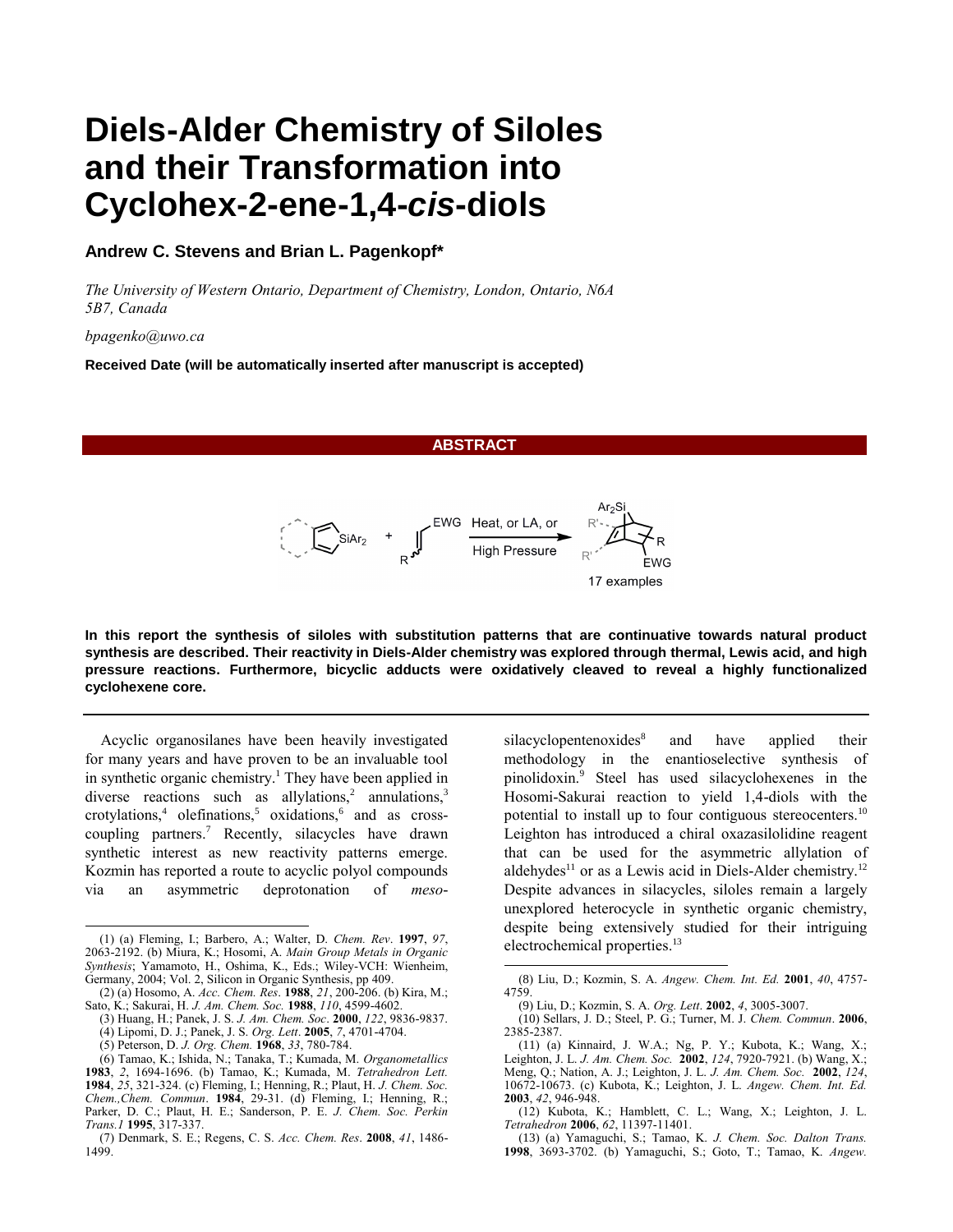Siloles have been shown to engage in Diels-Alder chemistry, <sup>14</sup> but the scope and potential usefulness of the resulting adducts has yet to be thoroughly investigated. At the onset of this work we speculated that that the bicyclic adduct of a silole Diels-Alder reaction could undergo silicon-carbon bond oxidation to form a highly functionalized cyclohex-2-ene-1,4-diol (Scheme 1). The structural features contained in **1** can potentially facilitate rapid access to a diverse range of compounds, which could lead to the synthesis of natural products such as the eudesmanolides. In this communication we describe the Diels-Alder reaction of several siloles with a variety of dienophiles, as well as a subsequent Tamao-Fleming oxidation to deliver highly functionalized cyclohex-2-ene-1,4-diols.



The initial goal of this study was to examine the reactivity of a *C*-unsubstituted silole. <sup>15</sup> We had envisioned preparing the desired siloles by either direct oxidation or through an oxidation-elimination sequence of the readily accessible dihydrosilole **2** (Scheme 2). Synthetic efforts began with formation of the dihydrosilole **2** through reductive cyclization of commercially available dichlorodiphenylsilane with butadiene and Rieke magnesium (Mg\*).<sup>16</sup> Unfortunately, direct oxidation of **2** with DDQ,  $MnO<sub>2</sub>$ , Pd/C or Se $O<sub>2</sub>$  failed to deliver the silole, thus a stepwise reaction sequence was developed. Dihydroxylation and mesylation of **2** afforded the bismesylate **4**, but it failed to undergo double elimination with a variety of bases. Next, through a sequence similar to that employed by Kozmi[n,](#page-1-0) ${}^8$  the allylic alcohol 5 was obtained by epoxidation of **2** followed by elimination with lithium diisopropylamide. Unfortunately, derivatives of

-

compund **5** were highly susceptible to silicon-carbon bond cleavage to give silanol **6**, even when relatively stable leaving groups (sulfonates) were introduced, as well as milder elimination protocols of Burgess $^{17}$  or Grieco<sup>18</sup>.





<span id="page-2-0"></span>Faced with the difficulties encountered in forming **3**, we turned our attention to the more stable *C*-substituted siloles (i.e. **8**, Scheme 3). <sup>19</sup> Additionally, since tertiary alcohols are more readily eliminated from dihydrosiloles than are secondary alcohols, milder reaction conditions should be compatible.<sup>[19](#page-2-0)</sup> The same three-step protocol was used to prepare tertiary alcohol **7** from isoprene and dichlorodiphenylsilane. Elimination of the tertiary alcohol in **7** was achieved through formation of a carbamate, followed by thermolysis; however, only the dimerization product **9** was obtained, and the monomeric silole was not

**Scheme 3.** Preparation of an alkyl silole dimer

<span id="page-2-1"></span>

observed. Introducing a reactive dienophile after carbamate formation but prior to thermolysis was successful at trapping the monomeric silole, and the l

*Chem. Int. Ed.* **2000**, *39*, 1695-1696. (c) Boydston, A. J.; Pagenkopf, B. L. *J. Am. Chem. Soc*. **2004**, *126*, 3724-3725. (d) Boydston, A. J.; Pagenkopf, B. L. *Angew. Chem., Int. Ed*. **2004**, *43*, 6336-6338. (e) Boydston, A. J.; Yin, Y.; Pagenkopf, B. L. *J. Am. Chem. Soc*. **2004**, *126*, 10350-10354. (f) Usta, H.; Lu, G.; Facchetti, A.; Marks, T. J. *J. Am. Chem. Soc.* **2006**, *128*, 9034-9035. (g) Lee, S. H; Jang, B-B.; Kafafi, Z. H. *J. Am. Chem. Soc.* **2005**, *127*, 9071-9078. (h) Booker, C.; Wang, X.; Haroun, S.; Zhou, J.; Jennings, M.; Pagenkopf, B. L.; Ding, Z. *Angew. Chem., Int. Ed*. **2008**, *47*, 7731-7735. (i) Zhan, X.; Barlow, S.; Marder, S. R. *Chem. Commun.* **2009**, 1948-1955.

<sup>(</sup>14) Balasubramanian, R.; George, M. V. *Tetrahedron* **1973**, *29*, 2395-2404.

<sup>(</sup>15) Kako, M.; Obs, S.; Nakadaira, Y. *J. Organomet. Chem.* **1993**, *461*, 173-175.

<sup>(</sup>16) Rieke, R. D.; Xiong, H. *J. Org. Chem.* **1991**, *56*, 3109-3118. Alternatively, allylation and ring-closing metathesis may be used. Schmidt, B.; Pohler, M.; Costisella, B. *J. Org. Chem*. **2003**, *69*, 1421- 1424.

<sup>(</sup>17) Burgess, E. W.; Penton, H. R.; Taylor, E. A. *J. Am. Chem. Soc.* **1970**, *92*, 5224-5226.

<sup>(</sup>18) Grieco, P. A.; Gilman, S.; Nishizawa, M. *J. Org. Chem.* **1976**, *41*, 1485-1486.

<sup>(</sup>19) Dubac, J.; Laporterie, A.; Iloughmane, H. *J. Organomet. Chem.* **1985**, *293*, 295-311.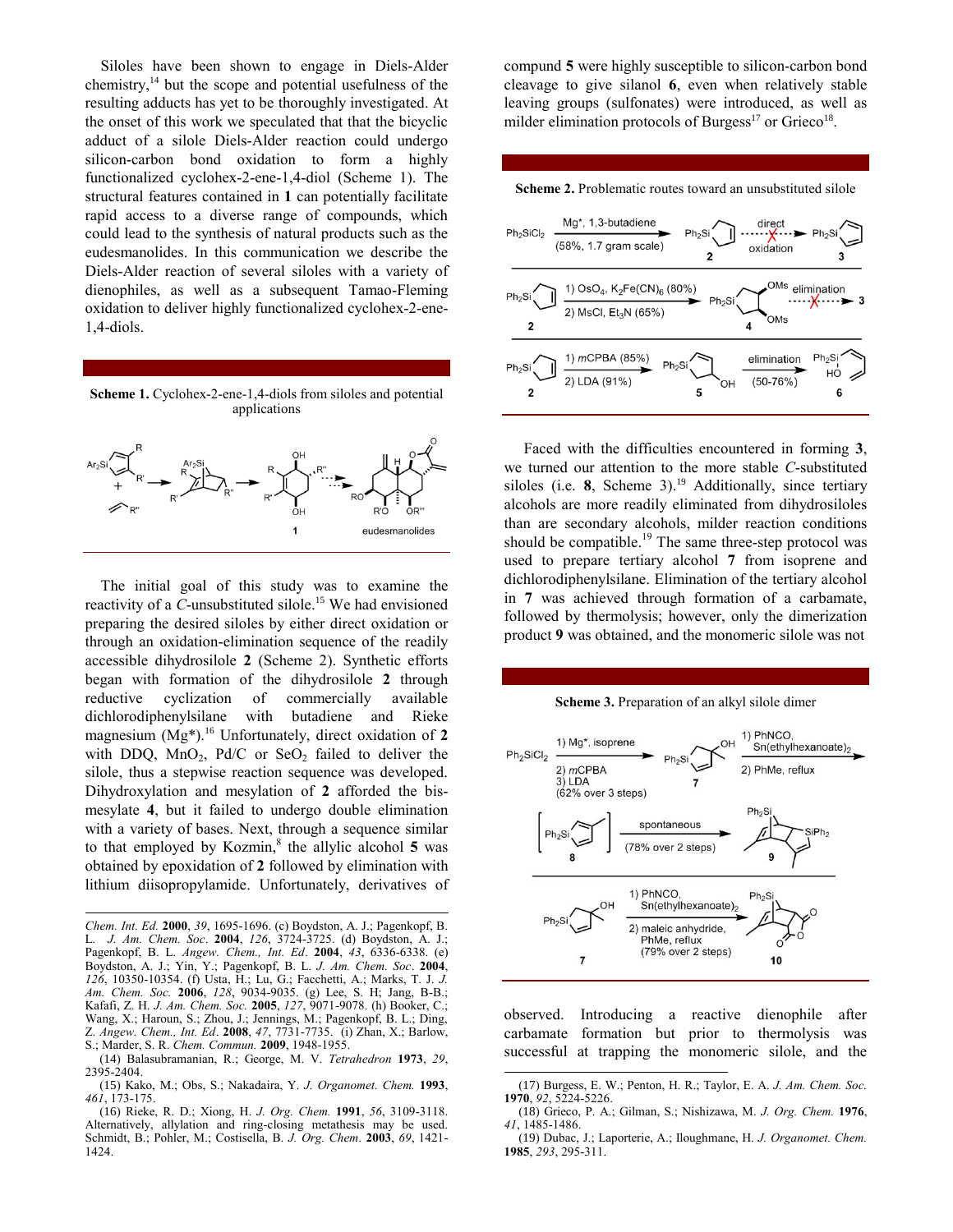Diels-Alder product **10** was obtained in 79% yield over two steps. Unfortunately, this interception strategy could not be extended to other dienophiles. Attempts to crack the dimer and trap it with maleic anhydride under prolonged high temperature conditions (refluxing xylenes) resulted only in slow decomposition of the dimer. Room temperature eliminations were investigated with the corresponding sulfonates, but again dimerization proved more facile than the desired Diels-Alder cycloaddition.

A stable monomeric silole was secured by installation of an additional methyl group about the silole ring (Scheme 4). Employment of the same three-step protocol afforded tertiary alcohol **11**. Formation of a carbamate followed by thermolysis succeeded in delivering silole **12** in 82% yield over two steps.



Having secured a reliable route to a monomeric silole, the breadth of the Diels-Alder cycloaddition was investigated (Table 1). Reactions with highly reactive dienophiles such as maleic anhydride or maleimide (entries a and b) were complete after 16 h at room temperature while less reactive dienophiles, such as fumarates and quinones (entries c - e), required elevated temperatures to undergo cyclization.

Due to the sluggish nature of these silole Diels-Alder reactions, Lewis acidic conditions and high pressure experiments, both of which are known to facilitate Diels-Alder reactions, were explored (Table 2).<sup>20</sup> After screening several Lewis acids, it was found that diethylaluminum chloride catalyzed the reaction of dienophiles bearing a single activating group (e.g., acrylates, methylvinyl ketone, entries f - i) and the desired adducts could be obtained at ambient temperature in substantially reduced reaction times (from 16 h to 2 h). High pressure conditions also faciliated access to the desired products in yields comprable to those observed with diethylaluminium chloride. Furthermore, acrolein, which polymerized under both thermal and Lewis acidic conditions, was found to be an ammicable dienophile when subjected to high pressure (entry j).

**Table 1**. The thermal Diels-Alder reaction of siloles

|             | Ph <sub>2</sub> Si                       | dienophile                                                | Ph <sub>2</sub> Si                | R <sup>1</sup>             |                            |
|-------------|------------------------------------------|-----------------------------------------------------------|-----------------------------------|----------------------------|----------------------------|
| 12          |                                          |                                                           | 13а-е                             |                            |                            |
|             |                                          |                                                           | yield (%)                         |                            |                            |
| entry       | dienophile                               | product                                                   | thermal <sup><math>a</math></sup> | Lewis<br>acid <sup>b</sup> | $\mathbf{h}.\mathbf{p}.^c$ |
| a           | O                                        | Ph <sub>2</sub> Si<br>O<br>C                              | 90 <sup>d</sup>                   |                            |                            |
| $\mathbf b$ | Ō<br>ŃН                                  | $Ph2$ Si<br>O<br>ŃH<br>റ                                  | $85^d$                            |                            |                            |
| $\mathbf c$ | CN<br><b>NC</b>                          | $Ph2$ Si<br><b>CN</b><br>ĊΝ                               | $85^e$                            |                            |                            |
| $\rm d$     | CO <sub>2</sub> Me<br>MeO <sub>2</sub> C | $Ph_2Si$<br>CO <sub>2</sub> Me<br>CO <sub>2</sub> Me      | 80                                | 70                         | 89                         |
| e           | Ċ                                        | $Ph2$ Si                                                  | 83                                |                            | 87                         |
| $\mathbf f$ | OMe                                      | $Ph2$ Si<br>.<br>CO <sub>2</sub> Me                       |                                   | 90                         | 92                         |
| g           | OEt                                      | $Ph2$ Si<br>CO <sub>2</sub> Et                            |                                   | 92                         |                            |
| h           | O<br>$O(pC_6H_4Br)$                      | Ph <sub>2</sub> Si<br>CO <sub>2</sub> (pC <sub>6</sub> H) |                                   | 75                         |                            |
| $\rm i$     |                                          | Ph <sub>2</sub> Si<br>Ō                                   |                                   | 91                         | 90                         |
| j           | H                                        | Ph <sub>2</sub> Si<br>Ó                                   |                                   |                            | 84                         |
|             |                                          |                                                           |                                   |                            |                            |

<sup>&</sup>lt;sup>*a*</sup> Xylenes, reflux, 16 h. <sup>*b*</sup> Et<sub>2</sub>AlCl, PhMe, 2 h. <sup>*c*</sup> High Pressure, 160 000 psi, CH2Cl2,16 h. *d* PhMe, 22 °C, 16 h. *e* PhMe, reflux, 16 h

Having successfully discovered complementary reaction conditions for the Diels-Alder reaction with siloles, more interesting silole substrates with greater potential utility in natural product synthesis were prepared. The cyclohexyl fused silole **14** (Table 3) was prepared from 1,2-dimethylenecyclohexane and Rieke magnesium using the same sequence of reactions described in Scheme 4, while the *C*-unsubstituted silole [15](#page-2-1) was synthesized according to literature procedures.<sup>15</sup> The cyclohexyl-fused silole **14** was found to undergo the cycloaddition with maleic anhydride, methyl fumarate, methylacrolein, and methylvinyl ketone (entries a - d) in yields comparable to those found with silole **12**. Likewise, *C*-unsubstitued silole **15** formed the desired cycloadducts with methacrolein, methylvinyl ketone, and benzoquinone (entires a - g); however, there was a

l (20) (a) Carruthers, W. *Cycloaddition Reactions in Organic Synthesis*, Pergamon Press, Oxford, 1990. (b) Oppolzer, W. *Comprehensive Organic Synthesis*; Trost, M. B., Fleming, I., Paquette, L. A., Eds.; Pergamon: 1991,New York; Vol 5, pp 315. (c) Pindur, U.; Lutz, G.; Otto, C. *Chem. Rev.* **1993**, *93*, 741-761. (d) Isaacs, N. S. *High Pressure Techniques in Chemistry and Physics*; Holzapfel, W. W., Isaacs, N. S., Eds.; Oxford University Press: New York, 1997; Chapter 7.